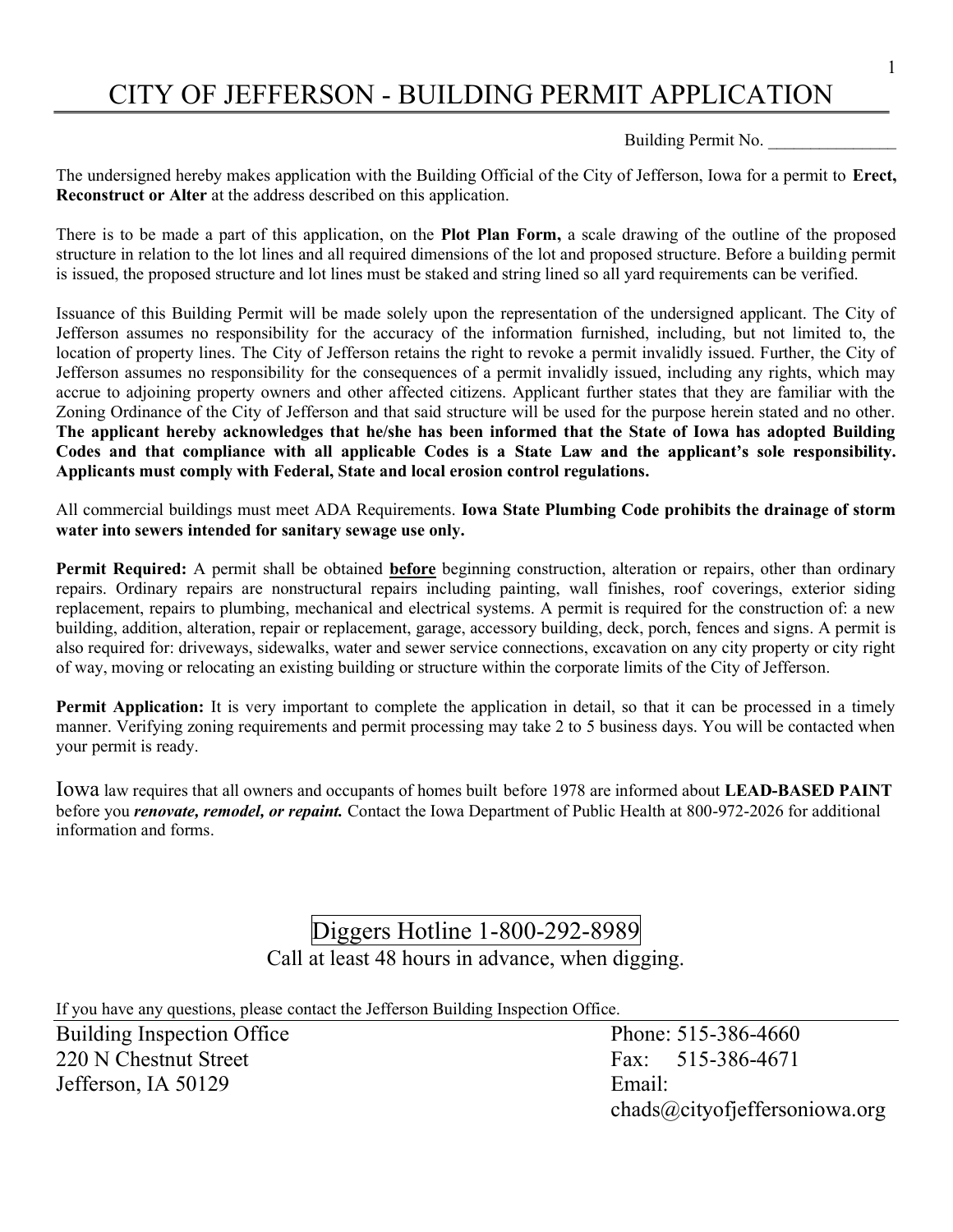### BUILDING PERMIT APPLICATION

| Owner<br>Name:                                                                                                        | Phone:<br><u> 1989 - Jan James James James James James James James James James James James James James James James James J</u>                                                                                                                                                                                                                        |  |  |
|-----------------------------------------------------------------------------------------------------------------------|-------------------------------------------------------------------------------------------------------------------------------------------------------------------------------------------------------------------------------------------------------------------------------------------------------------------------------------------------------|--|--|
| Contractor                                                                                                            | Fax:<br>Name:<br>Phone:<br>$\text{Fax:}$                                                                                                                                                                                                                                                                                                              |  |  |
| <b>Project Location</b>                                                                                               |                                                                                                                                                                                                                                                                                                                                                       |  |  |
|                                                                                                                       | Estimated Total Cost of Project: \$___________________________________(labor and materials)                                                                                                                                                                                                                                                           |  |  |
|                                                                                                                       | Legal Description: Lot(s): Block: ________ Subdivision: _________________________                                                                                                                                                                                                                                                                     |  |  |
| <b>Unplatted Legal Description</b>                                                                                    | and the control of the control of the control of the control of the control of the control of the control of the                                                                                                                                                                                                                                      |  |  |
|                                                                                                                       |                                                                                                                                                                                                                                                                                                                                                       |  |  |
| <b>Improvement Type:</b><br>New Building<br>Garage-Accessory Building<br>Sign<br>Sidewalk-Driveway<br>Other (specify) | Addition<br>Alteration-Repair-Replacement<br>Deck-Porch<br>Fence<br>Water-Sewer Service Connect.<br><b>Excavate City ROW/Property</b>                                                                                                                                                                                                                 |  |  |
| Brief description of project:                                                                                         |                                                                                                                                                                                                                                                                                                                                                       |  |  |
|                                                                                                                       |                                                                                                                                                                                                                                                                                                                                                       |  |  |
|                                                                                                                       |                                                                                                                                                                                                                                                                                                                                                       |  |  |
|                                                                                                                       | <b>Project Information</b> (Check all that apply)                                                                                                                                                                                                                                                                                                     |  |  |
|                                                                                                                       | <b>Type of siding material:</b> [ ] Wood [ ] Steel [ ] Masonry [ ] Other:                                                                                                                                                                                                                                                                             |  |  |
| <b>Construction Type:</b>                                                                                             | [ ] Wood Frame [ ] Steel Frame [ ] Masonry [ ] Other: __________________________                                                                                                                                                                                                                                                                      |  |  |
| <b>Floor Area:</b>                                                                                                    |                                                                                                                                                                                                                                                                                                                                                       |  |  |
| <b>Basement:</b>                                                                                                      |                                                                                                                                                                                                                                                                                                                                                       |  |  |
| [ ] Electric [ ] Gas [ ] Combination Elec./Gas [ ] Geo-Thermal<br><b>Heating System:</b>                              |                                                                                                                                                                                                                                                                                                                                                       |  |  |
| <b>Water Heater:</b>                                                                                                  | $\begin{bmatrix} 1 & 1 & 0 & 0 \\ 0 & 0 & 1 & 0 \\ 0 & 0 & 0 & 0 \\ 0 & 0 & 0 & 0 \\ 0 & 0 & 0 & 0 \\ 0 & 0 & 0 & 0 \\ 0 & 0 & 0 & 0 \\ 0 & 0 & 0 & 0 \\ 0 & 0 & 0 & 0 \\ 0 & 0 & 0 & 0 \\ 0 & 0 & 0 & 0 \\ 0 & 0 & 0 & 0 & 0 \\ 0 & 0 & 0 & 0 & 0 \\ 0 & 0 & 0 & 0 & 0 \\ 0 & 0 & 0 & 0 & 0 \\ 0 & 0 & 0 & 0 & 0 & 0 \\ 0 & $<br>$\lceil$ [ Electric |  |  |
| <b>Water Service:</b>                                                                                                 | [ ] City Service [ ] Rural Service [ ] Well                                                                                                                                                                                                                                                                                                           |  |  |
| <b>Sewer System:</b>                                                                                                  | [ ] City Service [ ] Septic (Obtain state permit from County Sanitation Official)                                                                                                                                                                                                                                                                     |  |  |
| <b>Electrical System:</b>                                                                                             | $\lceil$ 1 200 amp $\lceil$ other amp<br>$\lceil$ 100 amp                                                                                                                                                                                                                                                                                             |  |  |
| <b>Temporary Electric:</b> [ ] Yes                                                                                    | $\lceil \ \rceil$ No                                                                                                                                                                                                                                                                                                                                  |  |  |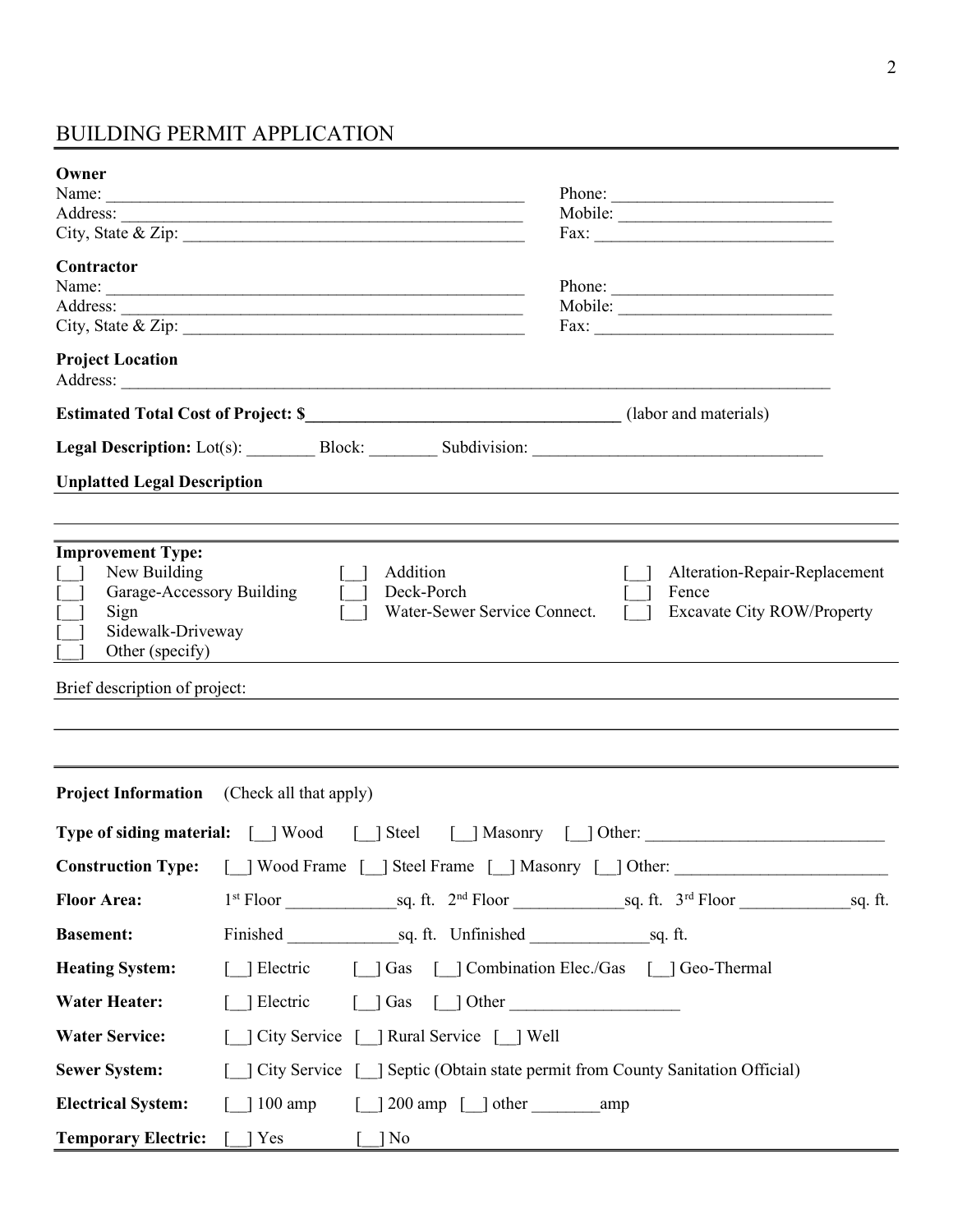#### BUILDING PERMIT APPLICATION

I hereby certify that the data submitted on or with this application is true and correct, that I am the owner at this address or, that for the purpose of obtaining this approval, am acting as agent in owners' behalf. Contractors who are registered with the Secretary of State, State of Iowa, and who carry Contractors Commercial Liability Insurance of not less than \$500,000.00 will perform all work done on this project. When approved and numbered, this application becomes a permit to build. Granting of this permit does not presume to give authority to violate or cancel the provisions of any state or local law regulating construction or the performance of construction. This permit expires if the work in not commenced within six months from the date of issue, or if the work is not completed within one year from the date of issuance. In the discharge of duties, the Building Inspector shall have the authority to enter the building, structure or premises for the purpose of inspecting the work permitted and posting notices.

I also certify that the Plot Plan attached hereto is a true representation of this lot and accurately shows all dimensions, easements, proposed and existing structures on said lot. Any deviation from this approved Plot Plan may void the related building permit, zoning approvals or waivers. I further state that all property lines have been located by myself or by a legal surveyor for the lot located at the legal description noted on this application.

| Print Name<br><b>Building Inspection Office use only.</b> |                                | <b>Building Permit No.</b>                                                                                                           |
|-----------------------------------------------------------|--------------------------------|--------------------------------------------------------------------------------------------------------------------------------------|
|                                                           |                                |                                                                                                                                      |
|                                                           |                                |                                                                                                                                      |
| Building permit fees to be collected:                     |                                | Zoning                                                                                                                               |
| Type of improvement:                                      |                                |                                                                                                                                      |
| New Building                                              | Fee Based on Construction Cost |                                                                                                                                      |
| Addition                                                  | Fee Based on Construction Cost |                                                                                                                                      |
| Alteration, Repair or Replacement                         | Fee Based on Construction Cost |                                                                                                                                      |
| Garage – Accessory Building                               | Fee Based on Construction Cost |                                                                                                                                      |
| Deck - Porch                                              | Fee Based on Construction Cost |                                                                                                                                      |
| Building (total of projects listed above)                 |                                | Fee: $\qquad \qquad$                                                                                                                 |
| <sup>1</sup> Fence                                        | \$20.00                        | $\text{Fee:}\n\qquad \qquad \qquad$                                                                                                  |
| 1 Sign                                                    | \$20.00                        | $\text{Fee:}\_\_\_\_\_\_\_\_\_\_\_\_\_\_\_\_\_\_\_\_\_\_\_\_\_\_\_\_$                                                                |
| Driveway/Sidewalk<br>\$20.00                              |                                | $\text{Fee:}\_\_\_\_\_\_\_\_\_\_\_\_\_\_\_\_\_\_\_\_\_\_\_\_\_\_\_\_$                                                                |
| 1Demolition                                               | \$20.00                        |                                                                                                                                      |
| House Movers                                              | \$20.00                        | $\text{Fee:}\n\qquad \qquad \qquad$                                                                                                  |
| Curb Cutting                                              | \$20.00                        | Fee: $\qquad \qquad$                                                                                                                 |
| Service connections required – Permit Fees                |                                |                                                                                                                                      |
| Water Service Line Permit                                 | \$50.00                        | $\text{Fee:}$                                                                                                                        |
| Sewer Service Line Permit                                 | \$50.00                        | $\text{Fee:}\underline{\hspace{1.5em}}$                                                                                              |
| Water System Hookup                                       | \$1000.00                      |                                                                                                                                      |
| Sewer System Hookup                                       | \$(Variable)                   | $\text{Fee:}\_\_\_\_\_\_\_\_\_\_\_\_\_\_\_\_\_\_\_\_\_\_\_\_\_\_\_\_\_\_$                                                            |
| Right-of-way excavation                                   | \$20.00                        | $\text{Fee:}\underline{\hspace{1.5cm}}$                                                                                              |
| 1 Other (specify)                                         |                                | $\text{Fee:}$                                                                                                                        |
|                                                           | <b>TOTAL</b>                   | $\mathbb{S}$<br><u> 1980 - Jan Stein Stein Stein Stein Stein Stein Stein Stein Stein Stein Stein Stein Stein Stein Stein Stein S</u> |
| Permit: [ ] Issued<br><b>Building Official</b>            | [ ] Denied                     |                                                                                                                                      |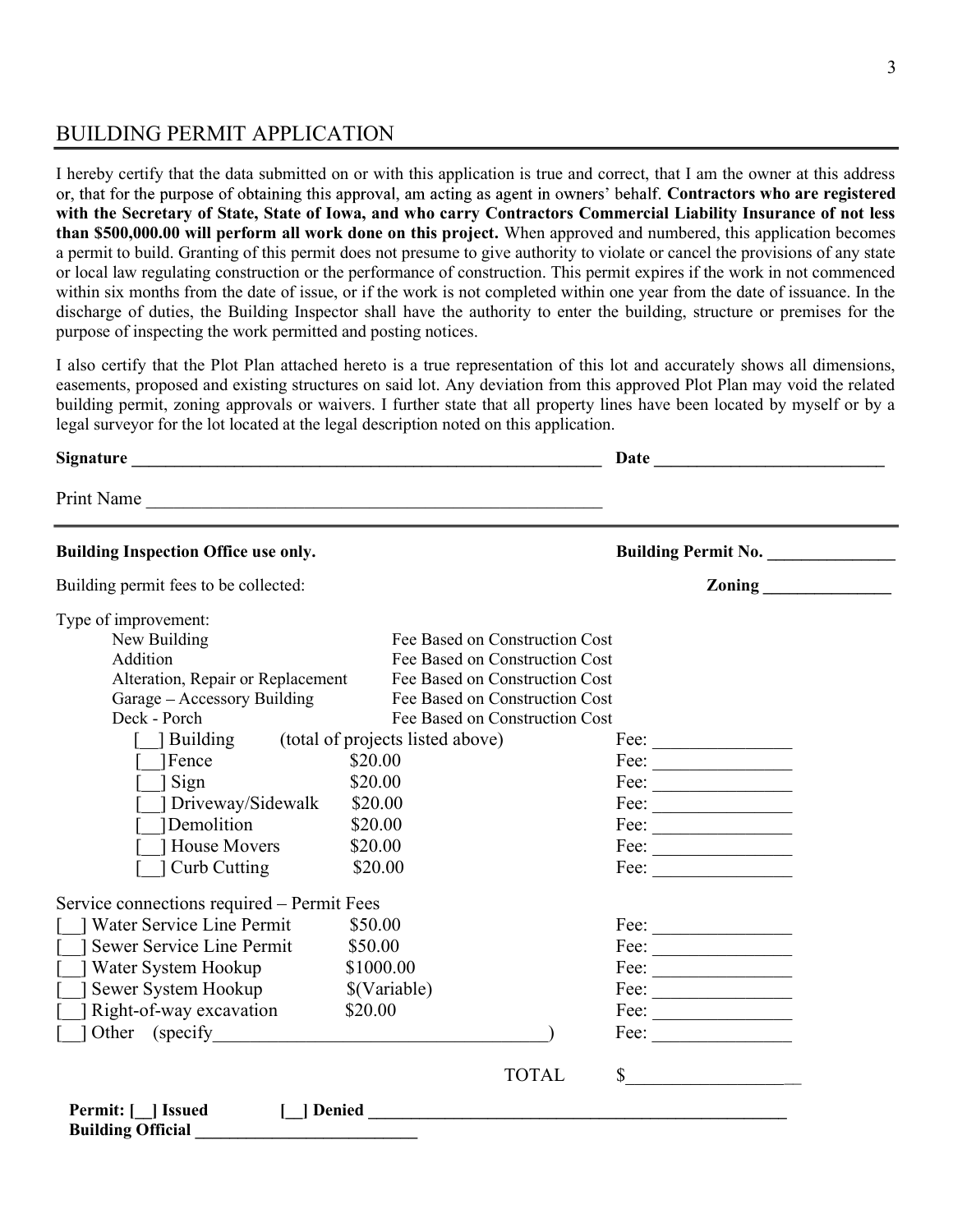# CITY OF JEFFERSON - PLOT PLAN FORM

Building Permit Number:

Project Location

Address:



NOTE: It is the responsibility of the applicant to call for utility locations before any excavation or digging. (1-800-292-8989)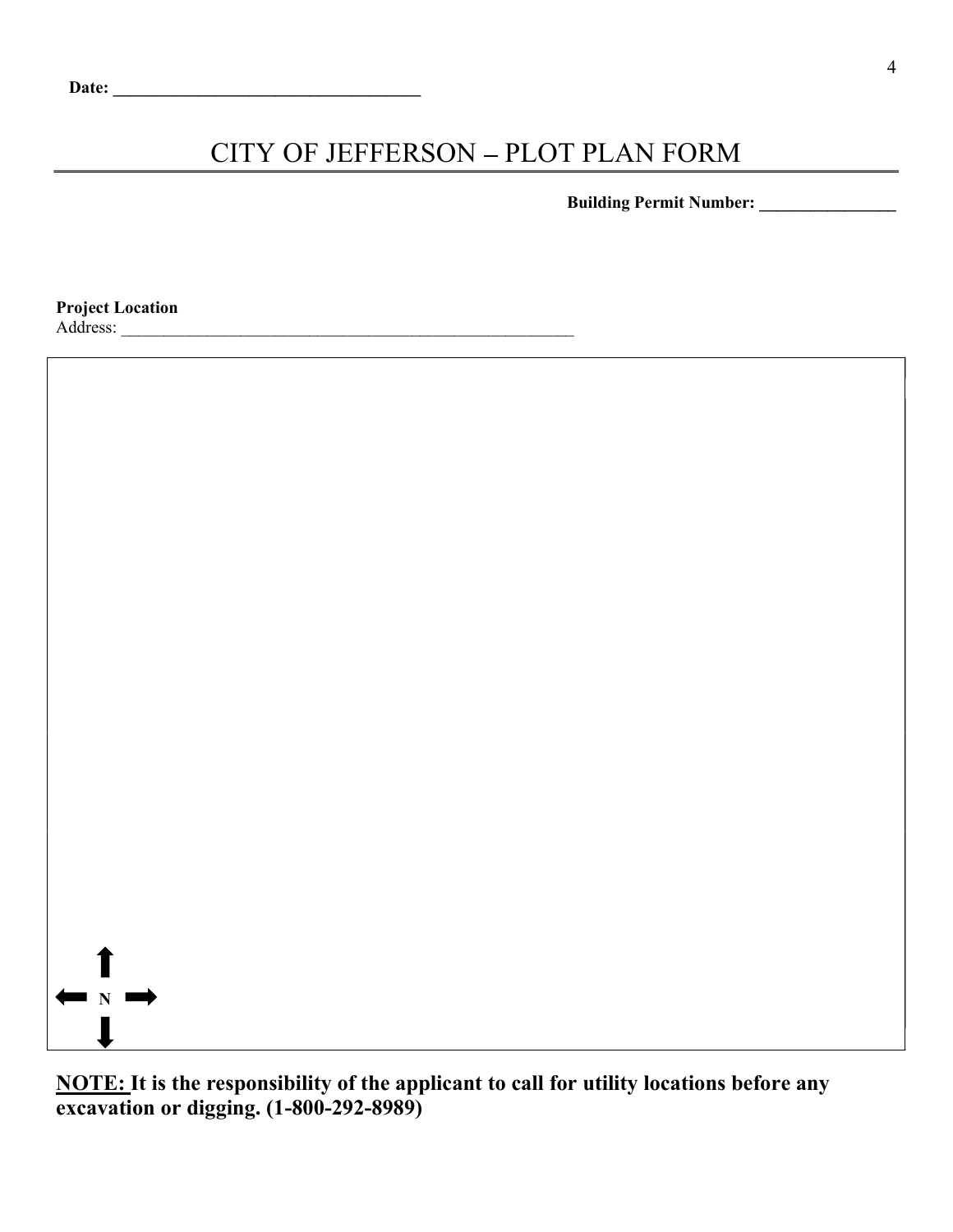| Building Official Office use only. |                                                                                                      |                     |                                 |  |  |
|------------------------------------|------------------------------------------------------------------------------------------------------|---------------------|---------------------------------|--|--|
|                                    |                                                                                                      | Building Permit No. |                                 |  |  |
|                                    |                                                                                                      |                     |                                 |  |  |
|                                    | <b>Final Inspection Signatures</b> (if applicable)                                                   |                     |                                 |  |  |
| Y/N                                | Chad Stevens<br>386-4660                                                                             |                     | Approved [1]<br>Denied          |  |  |
| Y/N                                | Water Superintendant<br>Marty Murphy 386-2611                                                        | Date                | Approved [ ]<br>Denied [ ]      |  |  |
| Y/N                                | Sewer Superintendant<br>Dan Moranville<br>386-4711                                                   |                     | Date Approved [ ]<br>Denied [ ] |  |  |
| Y/N                                | Street Superintendant<br>Dave Teeples 386-3252                                                       |                     | Date Approved []<br>Denied [ ]  |  |  |
|                                    | <b>Actual Project Cost</b><br>\$<br>\$<br><b>Initial Estimated Cost</b><br>\$<br>Total Amount Due or |                     |                                 |  |  |

Credited \$